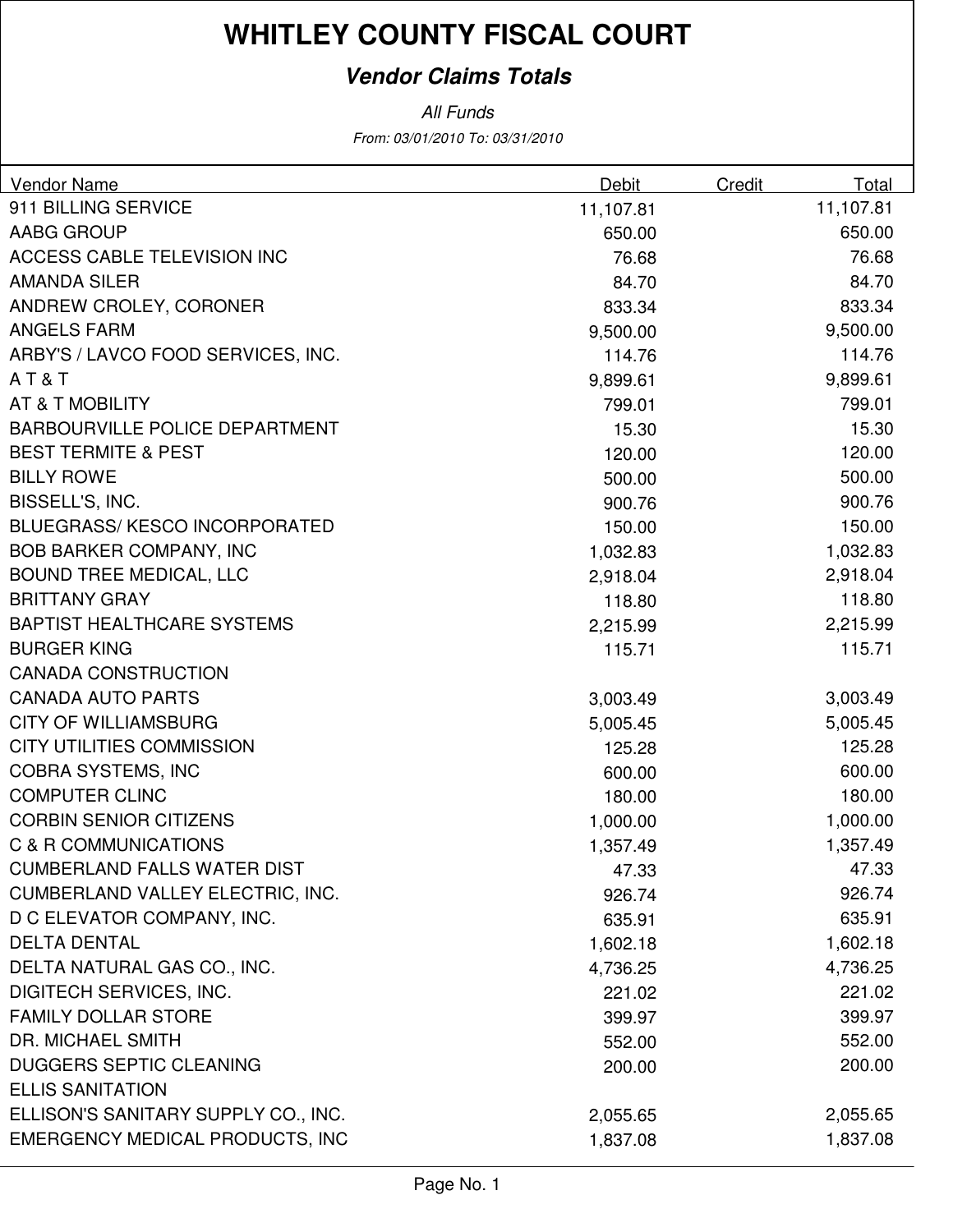### **Vendor Claims Totals**

All Funds

From: 03/01/2010 To: 03/31/2010

| Vendor Name                     | <b>Debit</b> | Credit | Total     |
|---------------------------------|--------------|--------|-----------|
| ENVIRONMENTAL EMERGENCY REPONSE | 4,343.20     |        | 4,343.20  |
| <b>EZ COUNTRY</b>               | 425.00       |        | 425.00    |
| <b>FALLS FORD</b>               | 139.25       |        | 139.25    |
| <b>FAULKNER AND TAYLOR</b>      | 166.80       |        | 166.80    |
| <b>FLEETONE</b>                 | 16,596.81    |        | 16,596.81 |
| <b>FORCHT BANK</b>              | 1,481.79     |        | 1,481.79  |
| <b>G &amp; K SERVICES, INC</b>  | 2,293.06     |        | 2,293.06  |
| G & C SUPPLY CO. INC.           | 2,000.00     |        | 2,000.00  |
| <b>GLOBAL EQUIPMENT CO</b>      | 1,133.29     |        | 1,133.29  |
| G & S TIRE INC.                 | 65.45        |        | 65.45     |
| <b>HARDEE'S</b>                 | 47.11        |        | 47.11     |
| HARP ENTERPRISES, INC.          | 3,500.00     |        | 3,500.00  |
| <b>HARVEY'S CHEVRON</b>         | 64.02        |        | 64.02     |
| <b>HEALTH PROFESSIONALS LLC</b> | 6,245.27     |        | 6,245.27  |
| HG MAYBECK CO INC               | 321.00       |        | 321.00    |
| HINKLE CONTRACTING CORPORATION  | 9,222.91     |        | 9,222.91  |
| <b>HOBART CORP</b>              | 1,814.10     |        | 1,814.10  |
| <b>HOLIDAY INN</b>              | 102.05       |        | 102.05    |
| <b>HOLSTON GASES</b>            | 1,792.33     |        | 1,792.33  |
| HUMANA HEALTH PLAN INC          | 38,206.14    |        | 38,206.14 |
| INNOVATIVE COMMUNICATIONS, INC  | 63.00        |        | 63.00     |
| <b>IRENE PEACE</b>              | 600.00       |        | 600.00    |
| <b>JOHN DAVENPORT</b>           | 102.04       |        | 102.04    |
| <b>JUDY BRIMM</b>               | 181.90       |        | 181.90    |
| <b>KACTFO</b>                   | 350.00       |        | 350.00    |
| <b>KELLWELL FOOD MANAGEMENT</b> | 39,605.58    |        | 39,605.58 |
| <b>KELLY HARRISON</b>           | 10.88        |        | 10.88     |
| <b>KU</b>                       | 8,667.43     |        | 8,667.43  |
| <b>KENWAY DISTRIBUTORS</b>      | 67.84        |        | 67.84     |
| <b>KFC</b>                      | 126.84       |        | 126.84    |
| <b>KIMBELL MIDWEST</b>          | 250.93       |        | 250.93    |
| KING'S TIRE RECYCLING INC       | 841.00       |        | 841.00    |
| KY COUNTY ATTORNEY ASSOC.       | 1,000.00     |        | 1,000.00  |
| <b>KENTUCKY STATE TREASURER</b> | 56,753.09    |        | 56,753.09 |
| <b>LAUREL TERMITE CONTROL</b>   | 75.00        |        | 75.00     |
| <b>LAWRENCE HODGE, SHERIFF</b>  | 3,093.52     |        | 3,093.52  |
| <b>LONDON RADIO SERVICE</b>     | 5,263.50     |        | 5,263.50  |
| <b>LYTTLE'S TELEPHONE</b>       | 1,650.00     |        | 1,650.00  |
| <b>MARTHA LOGAN</b>             | 145.48       |        | 145.48    |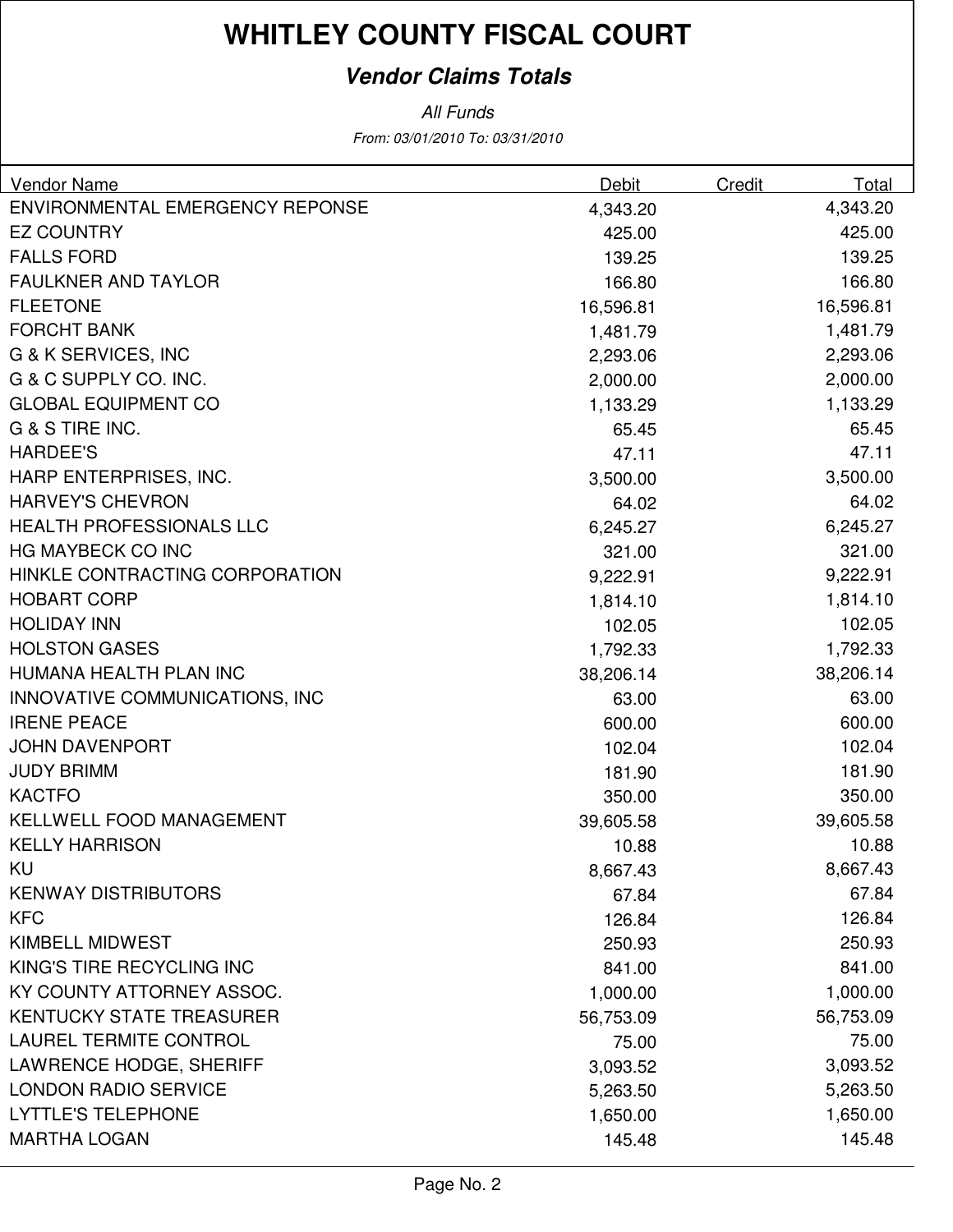### **Vendor Claims Totals**

From: 03/01/2010 To: 03/31/2010 All Funds

| Vendor Name                              | Debit      | Credit | Total      |
|------------------------------------------|------------|--------|------------|
| <b>MASON SECURITY NETWORK</b>            | 6,276.51   |        | 6,276.51   |
| <b>MCDONALD'S</b>                        | 210.22     |        | 210.22     |
| <b>MIKE BISSCHOP</b>                     | 182.60     |        | 182.60     |
| <b>MOBILE SATELLITE VENTURES</b>         | 78.11      |        | 78.11      |
| <b>M.R. TRANSMISSIONS</b>                | 4,219.00   |        | 4,219.00   |
| MSE OF KENTUCKY, INC                     | 3,500.00   |        | 3,500.00   |
| <b>MUSTER EMERGENCY VEHICLES INC</b>     | 8,935.00   |        | 8,935.00   |
| <b>NEWS JOURNAL</b>                      | 116.38     |        | 116.38     |
| NEWWAVE COMMUNICATIONS                   | 35.74      |        | 35.74      |
| <b>OSCAR DAVENPORT</b>                   | 318.07     |        | 318.07     |
| <b>OWENS AUTO PARTS</b>                  | 350.00     |        | 350.00     |
| PATTERSON CREEK VFD                      | 200.00     |        | 200.00     |
| PHIL BRENNENSTUHL                        | 153.64     |        | 153.64     |
| PHYSIO CONTROL                           | 6,394.00   |        | 6,394.00   |
| POFF CARTING SERVICE                     | 2,809.30   |        | 2,809.30   |
| PREFERRED LAB SERVICE                    | 540.00     |        | 540.00     |
| <b>QUALITY CARE AUTO SERVICE</b>         | 3,725.35   |        | 3,725.35   |
| <b>QUILL CORPORATION</b>                 | 2,599.67   |        | 2,599.67   |
| <b>RIVERSIDE PRODUCE</b>                 | 53.08      |        | 53.08      |
| <b>ROBBY HAMBLIN</b>                     | 160.00     |        | 160.00     |
| RONNIE MOSES, P V A                      | 12,600.00  |        | 12,600.00  |
| SENIOR CITIZENS OF WHITLEY COUNTY        | 15,000.00  |        | 15,000.00  |
| <b>SGT JOES</b>                          | 3,308.00   |        | 3,308.00   |
| <b>SMITH'S AUTO SERVICE</b>              | 686.90     |        | 686.90     |
| SOUTHEASTERN KY MAINTENANCE              | 60.00      |        | 60.00      |
| SOUTH EASTERN JANITORIAL SUPPLY          | 1,212.34   |        | 1,212.34   |
| STERICYCLE, INC.                         | 160.52     |        | 160.52     |
| <b>SUBWAY</b>                            | 142.93     |        | 142.93     |
| THE BANK OF NEW YORK                     | 319,719.86 |        | 319,719.86 |
| <b>THOMAS WILSON</b>                     | 100.00     |        | 100.00     |
| <b>TIMES TRIBUNE</b>                     | 108.00     |        | 108.00     |
| T & L STEEL, INC.                        | 75.40      |        | 75.40      |
| <b>TWO-WAY RADIO</b>                     | 585.20     |        | 585.20     |
| UNDERWRITERS SAFETY & CLAIMS             |            |        |            |
| <b>U.S. POSTMASTER</b>                   | 440.00     |        | 440.00     |
| WHITLEY CO FISCAL COURT PAYROLL, REV.A/C | 299,550.21 |        | 299,550.21 |
| WHITLEY COUNTY FISCAL COURT              | 50.00      |        | 50.00      |
| W D BRYANT & SONS INC.                   | 2,035.84   |        | 2,035.84   |
| <b>WENDY'S</b>                           | 388.80     |        | 388.80     |